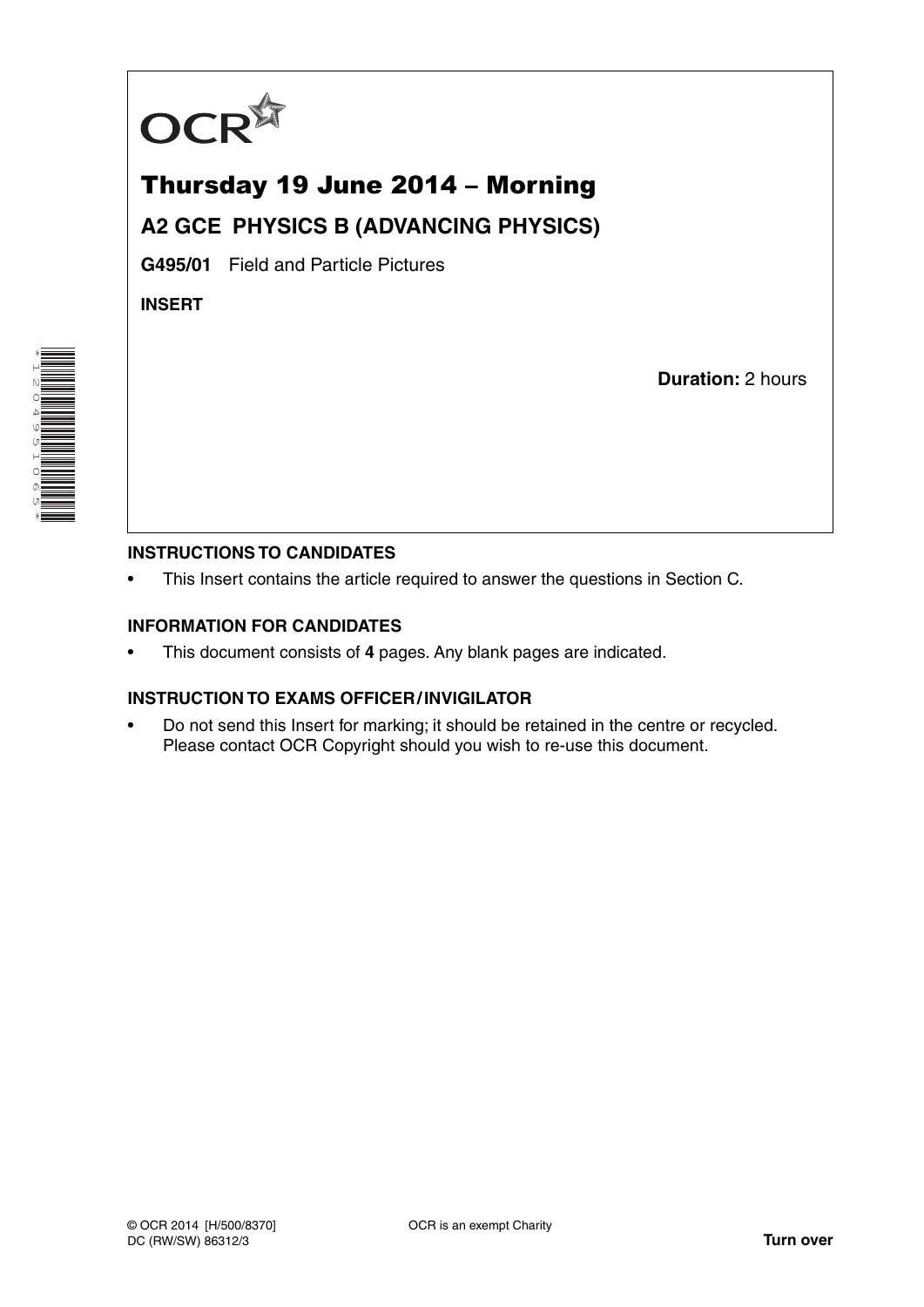## **Thermoluminescence and the monitoring of radiation dose**

Exposure to ionising radiation can cause damage to living cells. It is therefore very important to be able to monitor levels of radiation and radiation dose, especially in situations where the radiation risk is high. Such places include nuclear power stations and some hospital departments, where workers might receive a dose equivalent of more than 15 mSv in a year. For many years, the main method of monitoring radiation dose used photographic film. Exposure to ionising radiation causes film to darken when developed and the greater the exposure the greater the darkening – though the range of doses that can be measured quantitatively is limited because film has a highly nonlinear response to dose. This method has been superseded by Thermoluminescent Dosimetry (TLD), a very simple but reliable and robust procedure. 5

### **Flashes from crystals**

Thermoluminescence (TL) is a property possessed by many crystalline materials. These materials 10 emit light when heated after having been exposed to ionising radiation. It is a familiar phenomenon and one which has been known about for a long time. Background radiation is sufficient, for example, to produce the effect in naturally-occurring crystals like calcium fluoride, a substance used in lead-refining procedures for centuries and which glows with TL when used in this process. Modern radiation-monitoring techniques use a similar material, lithium fluoride (LiF) which has 15 particularly suitable properties for this purpose, as we shall see.



**Fig. 1**: cubic lattice structure of LiF

The LiF crystal structure is the same as that of sodium chloride, an ionic lattice. This makes the crystals hard but brittle and easily cleaved. For use in TL, the crystals are doped with atoms of another element, the usual one being magnesium. This creates defect sites in the crystal which have a raised energy level. If the crystal is exposed to ionising radiation, a tiny fraction (0.5%) of 20 the radiation energy causes electrons in the crystal to be promoted to these higher energy levels where they become trapped. Typically, about 1 in every thousand atoms in the crystal will be a magnesium atom. The fraction of these defect sites at which electrons are promoted will depend on the dose. For an absorbed dose of 2 Gy this is about 1 in  $10^6$  for a typical crystal chip.

The electrons do naturally fall back to their original (ground) level, a process called fading. 25 However the rate of fading is very low, typically less than 5% over a three month period. These 'trapped' promoted electrons can therefore act as an indicator of the amount of radiation to which the crystal has been exposed. To discover how many electrons were raised to the higher levels by the radiation, the crystal must be heated to around 200°C; this releases the electrons from their promoted states and as they fall back to the ground level, photons of light are emitted. An important 30feature of this effect is that the amount of light emitted is proportional to the amount of radiation to which the crystal was originally exposed. This linear response makes it a straightforward way of quantitatively establishing radiation doses. Moreover, unlike photographic films, the chips can be used repeatedly many times before the thermoluminescent effect becomes too small to be useful.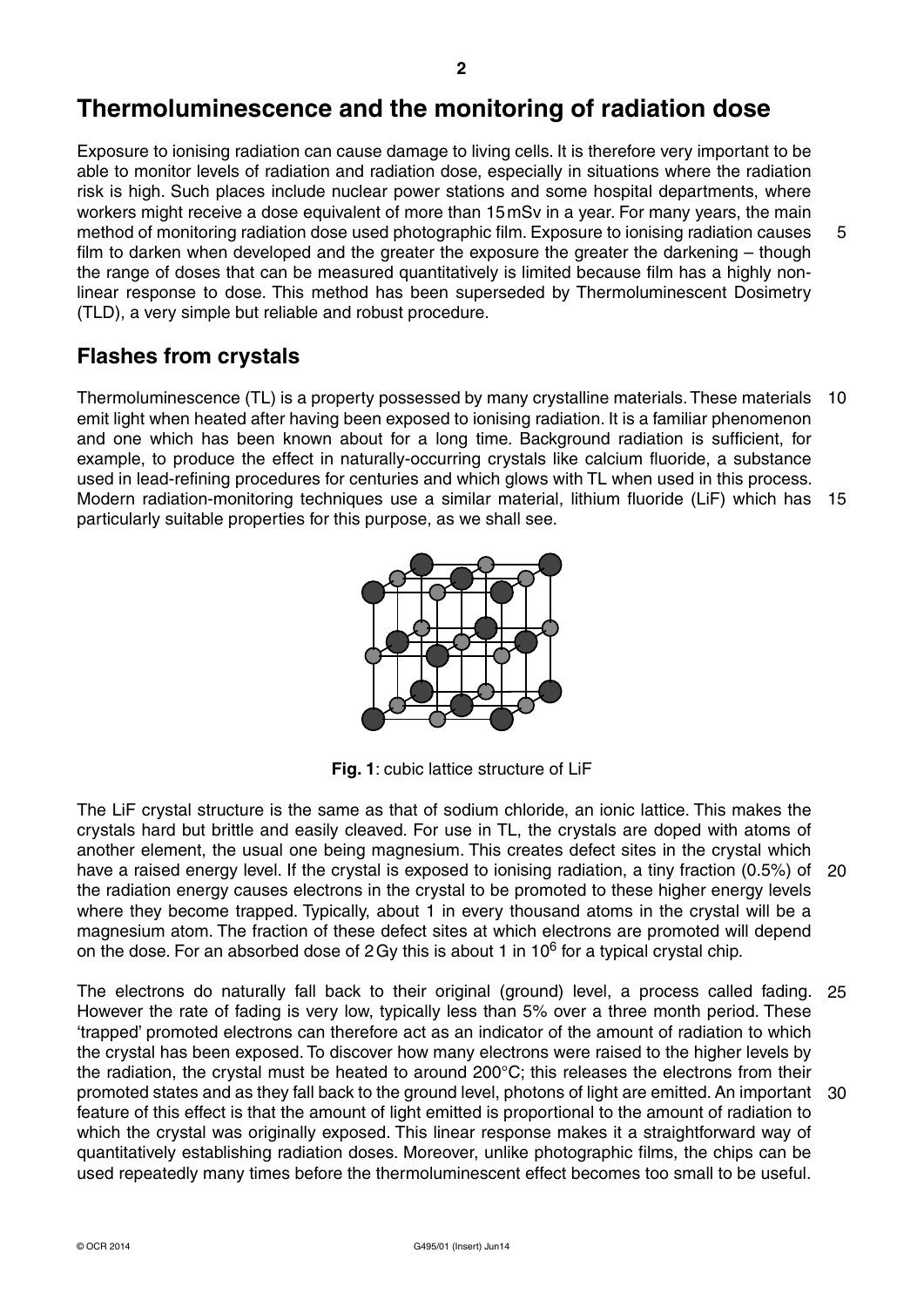

**Fig. 2**: some LiF chips as used in TLD, with a pencil tip for scale.

Crystals of LiF are very transparent and only slightly soluble in water. They are used in a number 35 of physical forms but most often cleaved as individual 'chips' measuring about 3.0 mm  $\times$  2.0 mm  $\times$ 1.5 mm, a form that suits most of the purposes for which they are used. Although at 2600 kg m<sup>-3</sup>, the density of these LiF crystals is more than twice that of human soft tissue, the absorption of the ionising radiations (alpha, beta and gamma) is very similar. As the absorbed dose would be almost identical to the absorbed dose in the tissue of a radiation worker, this makes them very useful for 40 dosimetry. They also cover a wide range of doses. The type shown in Fig. 2, for instance, has a specified useful range of 20 mGy to 500 Gy.

### **Seeing the light**

The amount of light emitted during the TL process is very small so to detect it sensitive devices like photomultiplier tubes are required (see Fig. 3).



**Fig. 3**: schematic diagram of a photomultiplier tube

A photon from a heated LiF chip strikes the photocathode causing the emission of a photoelectron, 45 so called because it is the photoelectric effect causing its release. This electron is then attracted to the first of a series of positive electrodes (dynodes). Upon striking the first dynode (at +100 V), this accelerated electron causes the emission of several more electrons (typically 3 or 4). These emitted electrons have negligible kinetic energy, but are accelerated to the second dynode (at +200 V). On striking this dynode, each incident electron causes the emission of 3 or 4 more electrons. In 50 turn, these electrons are accelerated from rest to the third dynode (at +300 V), generating yet more electrons on arrival. This process continues along the length of the tube, each dynode stage resulting in a multiplication of electrons. The resulting large numbers of electrons emitted from the final dynode are attracted towards an anode at the end of the tube and a small current pulse is detected, thus registering the incident radiation that initiated the process. 55